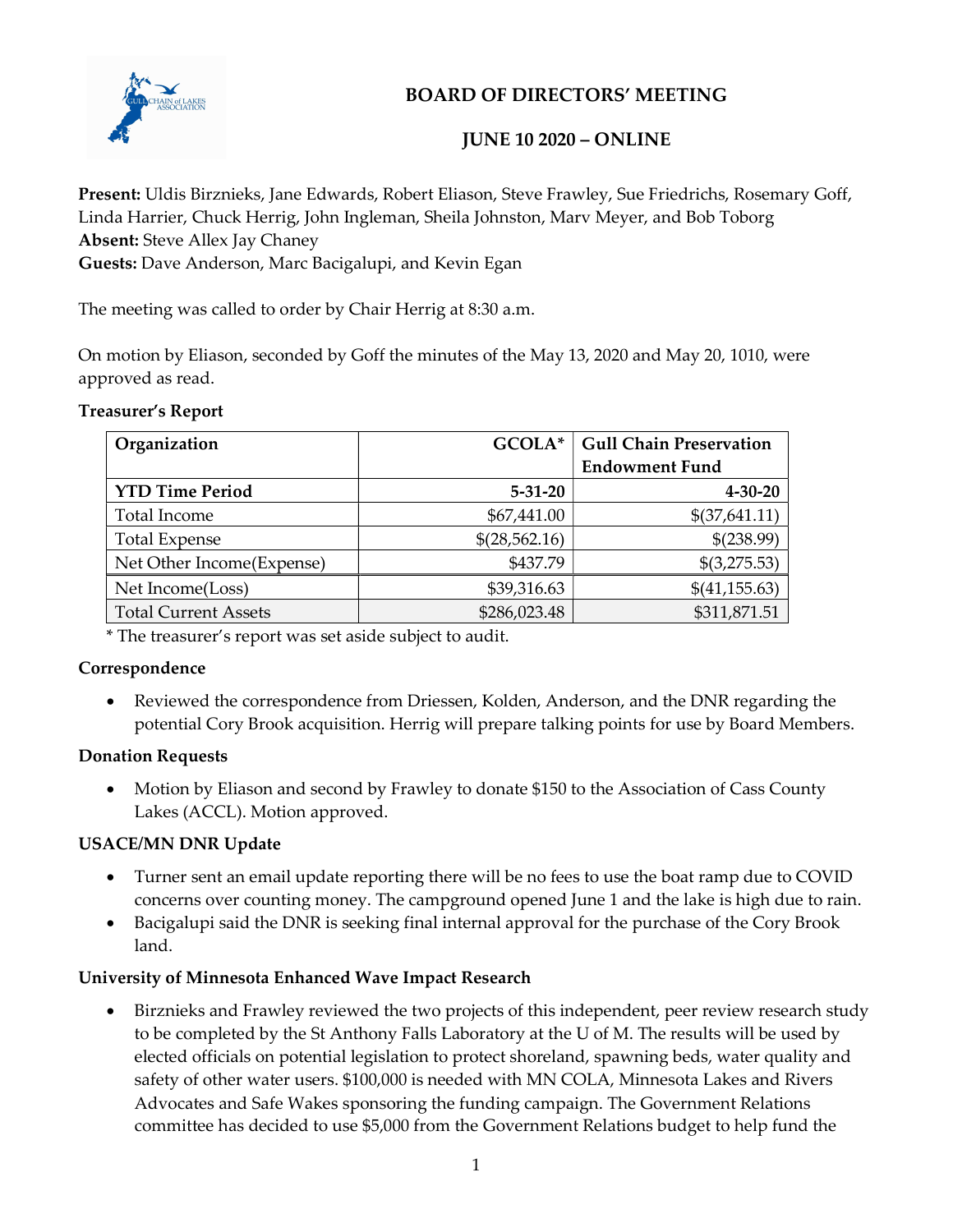

# BOARD OF DIRECTORS' MEETING

## JUNE 10 2020 – ONLINE

research. Motion by Eliason and second by Friedrichs to donate an additional \$10,000, from the Board Discretion budget, to the U of M. Motion approved. Herrig will work with ACCL to have Birznieks and Frawley added to the agenda to discuss funding for the study.

### Event Updates

 ACCL Meeting – Herrig will invite Ron Meyer with Up the Creek Meats to a future GCOLA meeting to discuss the program. Herrig noted it will likely be harder to fund future programs e.g. AIS, due to the economic impact on state and county budgets.

#### Governance

 The Board discussed whether the Board can have a vote on a motion using email. This is not possible since state law requires any motion to be discussed either by phone, video conference or in-person prior to the vote. Motion by Goff and second by Harrier to rename the Bylaws Committee to Governance Committee.

### Board Nominations

Frawley will invite the Board Member candidates to the July Board meeting.

### Gala Fundraising Alternatives

 Friedrichs will add a message to the Annual Meeting mailing and the meeting PowerPoint to encourage donations since the Gala was cancelled.

#### AIS Committee

• No report.

#### Communications Committee

 Member invite to the Annual Meeting to be added to the website by Anderson and Facebook by Friedrichs.

#### Environmental Committee

• Johnston stated the goal is to have 60 Lake Stewards by the end of 2020, the Score Your Shore survey is now available in the website, and there will be more effort to add Loon Caution signs in high traffic nesting areas.

#### Finance & Audit Committee

• No report.

#### Fisheries Committee

• No report.

## Government Relations Committee

 Birznieks reported that no environmental bills were passed in the most recent state legislative session and they won't be on the docket for the upcoming special session.